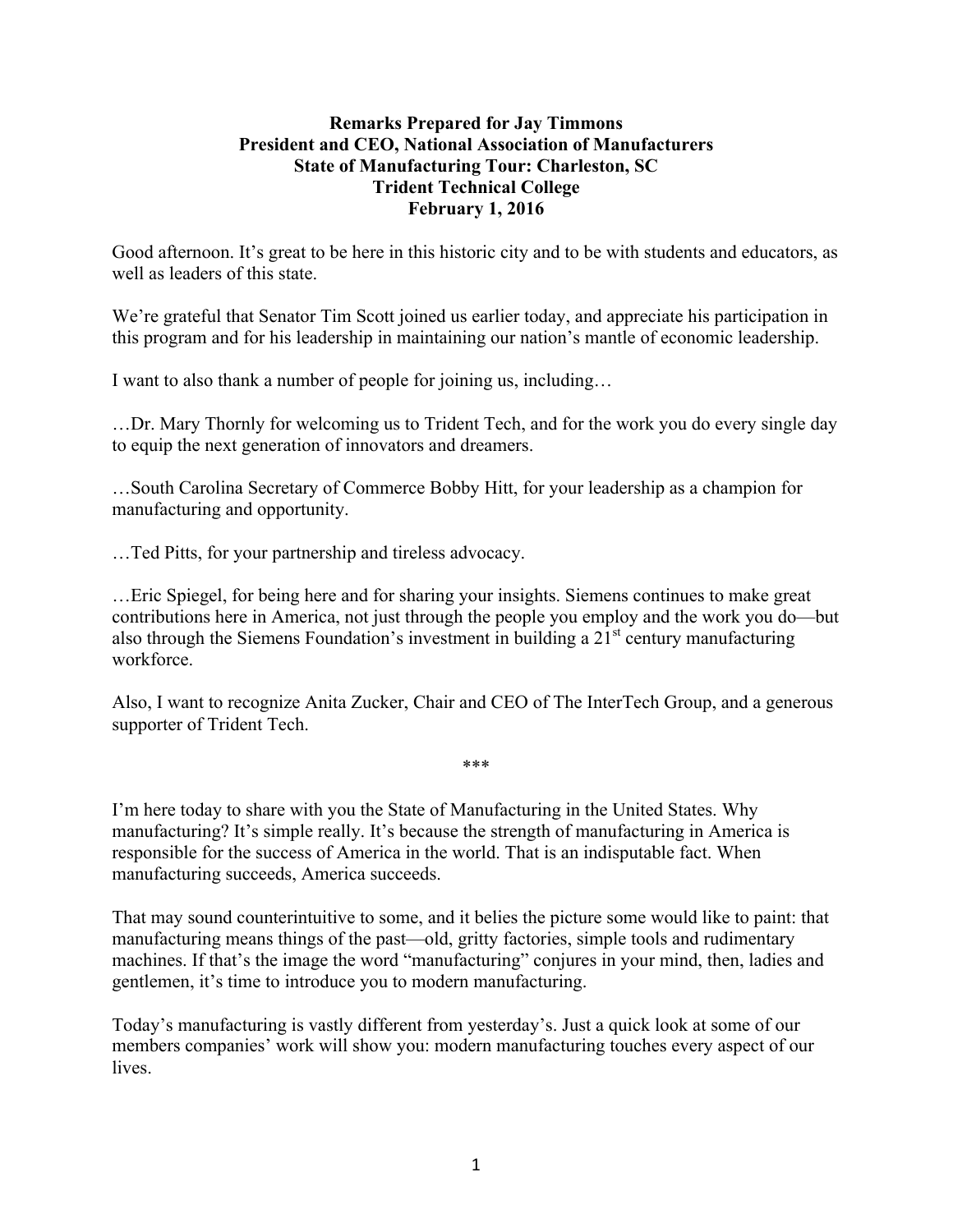For example, I just visited Boeing in North Charleston, where the impressive Dreamliners are being produced…And in the foothills of the Blue Ridge, South Carolinians at BMW are building hundreds of thousands of vehicles a year and exporting to 140 countries.

But innovative manufacturing is everywhere…from the advances in sustainable paper products from Domtar and International Paper…

…to the new material developed by Milliken and Company that will allow windmill blades to last longer and capture more energy.

From the precision parts produced by Timken and Bommer Industries…

…to the vast new world of the Internet of Things, where everyday objects are now digitally interconnected.

First it was our phones. Then it was our thermostats, our watches, our cars. Soon it will be everything from our contact lenses to entire homes, where companies like Westinghouse are making the "digital home" a reality with advanced security that can be managed with a touch of a button from anywhere in the world.

That's the Internet of Things…and that's modern manufacturing.

By 2020, 26 billion objects will be linked together by the Internet. Manufacturing is truly changing everything…and all these things are changing America and changing our lives.

That's why, today, manufacturing in the United States is leading an innovation revolution—a revolution that will win us jobs, raise standards of living and restore our mantle of leadership around the world.

It's a revolution that will be on display this coming April—at the world's largest industrial trade show in Hannover Messe, in Hannover, Germany. This year, the United States is the official partner country for the event, which last year drew 220,000 trade visitors to see the latest technologies and new frontiers of digital integration in manufacturing. And the NAM, partnering with the U.S. Department of Commerce and Siemens, is working on rallying more American manufacturers to participate—and to demonstrate our global leadership.

\*\*\*

Of course, this leadership is already on display across America, as more than twelve million people are building our future in our industry. And manufacturing is adding more than \$2 trillion to the national GDP.

Here in South Carolina, manufacturers employ nearly 12 percent of non-farm workers and contribute over \$30 billion to the state economy.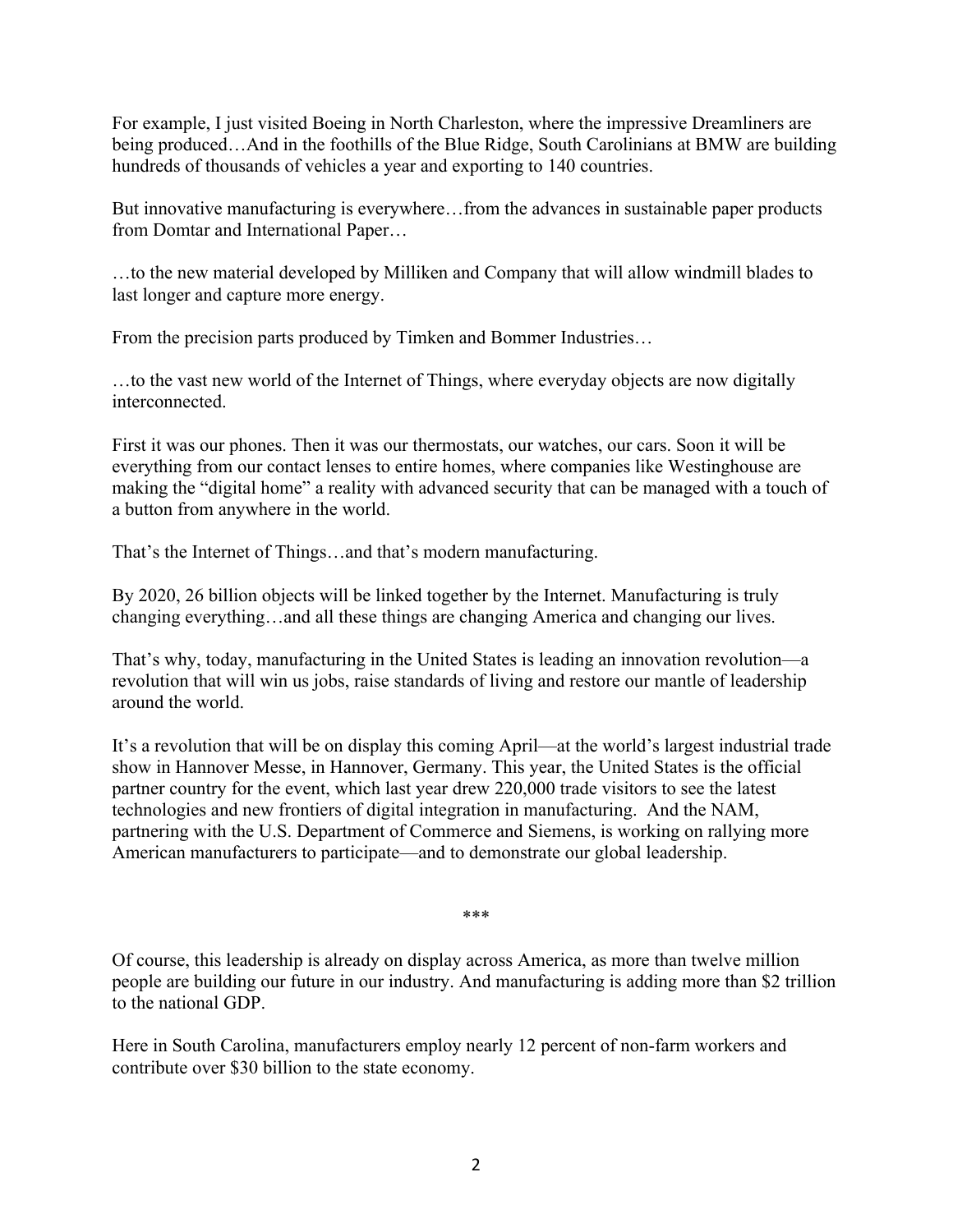And get this important data point: For every \$1.00 spent in manufacturing, another \$1.40 is added to the economy. It's why manufacturing improves our way of life and builds communities.

So, you see, the state of manufacturing matters. It matters for the state of our union.

But obstacles are still in the way of forging an economy that lives up to our people—and to the potential we can unleash.

Unavoidable headwinds, like global economic weakness and worldwide instability, have roiled manufacturing. While this will be slow to change, our leaders right here in our own country have the power to fix other self-imposed barriers to opportunity and success. They can fix policies in Washington that imperil our promise.

These barriers exist because Washington hasn't yet summoned the will to change them. And because "We The People," in some ways, haven't done enough to fight for manufacturing as essential to American Exceptionalism and our future.

Just as "American Idol" is entering its final season this year, it's also time to stop selecting political candidates based on how they sound, rather than what they can actually do for manufacturing and our country.

If you listen to the candidates out campaigning, whether it's in the final hours before today's Iowa Caucuses…or here in South Carolina for the First in the South Primary, they all support manufacturing…at least rhetorically. The same is true of many of our leaders.

But, words alone won't create jobs or equip students. It takes action. That's something Governor Haley and Secretary Hitt know well. Creating the right climate for economic growth takes the right policy agenda.

At the NAM, we want to make it easy on our leaders. We're spelling out exactly the right policies for manufacturers to compete and win, so that America can compete and win.

Last week, we unveiled our 2016 Agenda for Economic Growth and American Exceptionalism.

"Competing to Win" is an agenda that is guided by four core values that also happen to be foundational principles of this country that we love.

The first of these is free enterprise: powerful market forces that drive innovation and growth better than any system ever conceived in the history of mankind.

The second is competitiveness: our ability to expand markets and succeed in the global economy.

The third is individual liberty: the creativity and entrepreneurship unleashed by protecting, defending and advancing the basic freedoms enshrined in our Constitution and Bill of Rights.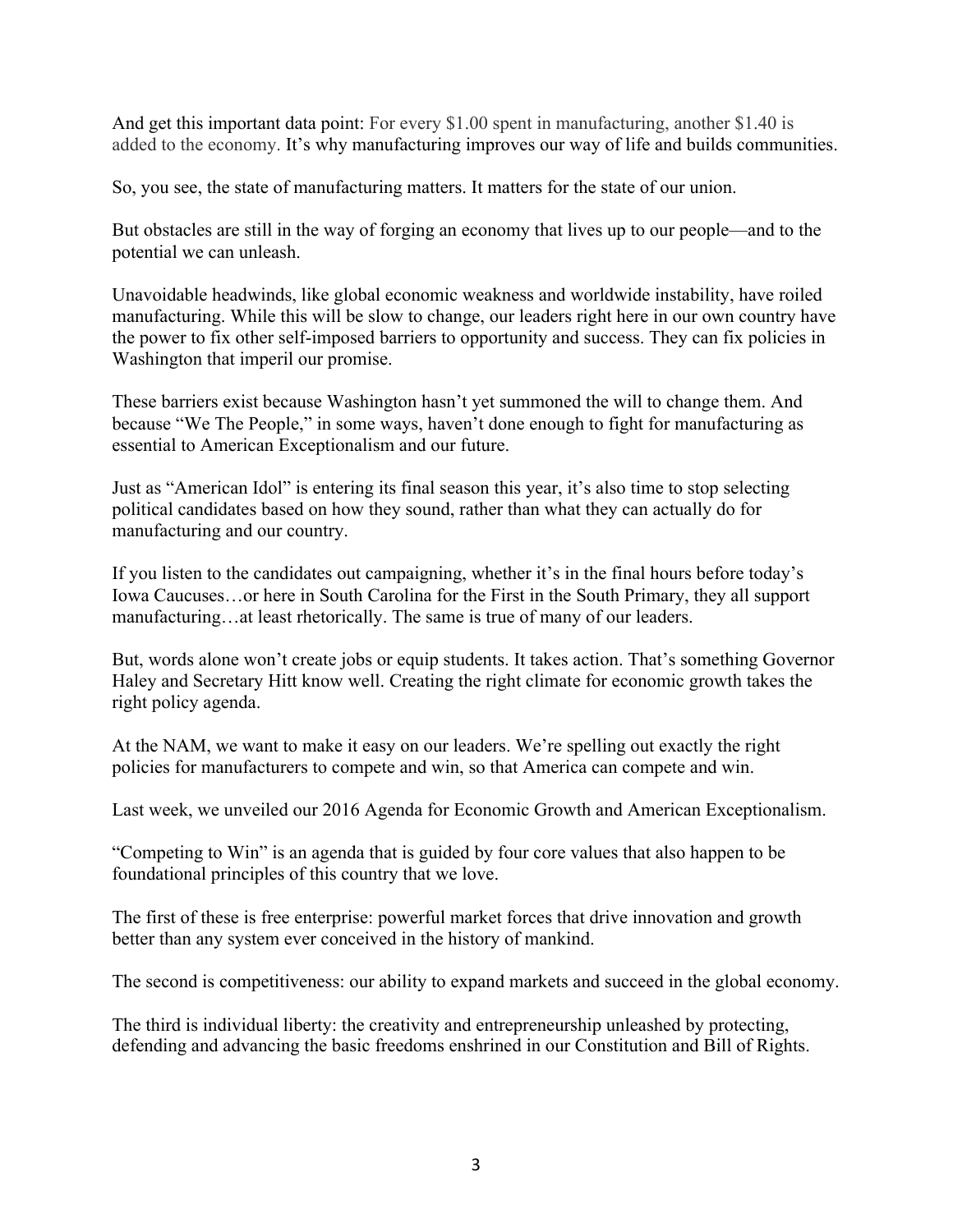And the fourth, equal opportunity: our shared belief that every one of us, if given the chance, has the potential to contribute to the success of our companies, our communities and our country.

Every policy proposal supports these principles—which are also the values that have made and that will keep America exceptional.

Our message is this: If a candidate wants to be a manufacturing president…if Congress wants to energize the manufacturing economy….if you want to be a manufacturing voter…this is the agenda.

We zero in on 11 areas:

- tax;
- trade;
- energy;
- environment;
- transportation and infrastructure;
- labor;
- immigration;
- workforce;
- health care;
- research, innovation and technology; and
- regulatory and legal reform

That's more topics than we have time for here….so I'll focus on just three…starting with a big one. Taxes.

To unleash a wave of growth—and create new jobs for students like you, we have to fix our broken, decrepit tax code. Companies in America pay a higher tax rate than their competitors in every other developed, major economy.

We want to lead in the global economy, but our tax code means we're starting from behind.

Comprehensive tax reform means…

- 6.5 million jobs added to the U.S. economy over 10 years;
- Lower tax burdens for companies of all sizes, including the millions of small businesses that drive job creation in America;
- Driving down the corporate rate to 25 percent or lower; and
- Moving away from a seemingly prehistoric tax system that taxes worldwide income...to a modern, territorial system so U.S. companies can compete on a level playing field when they do business overseas.

We can't let Congress or the president kick the can down the road any further, and we must demand a cooperative approach.

A model is that of President Ronald Reagan…who in his second term worked with, rather than around or against Congress, to enact comprehensive tax reform.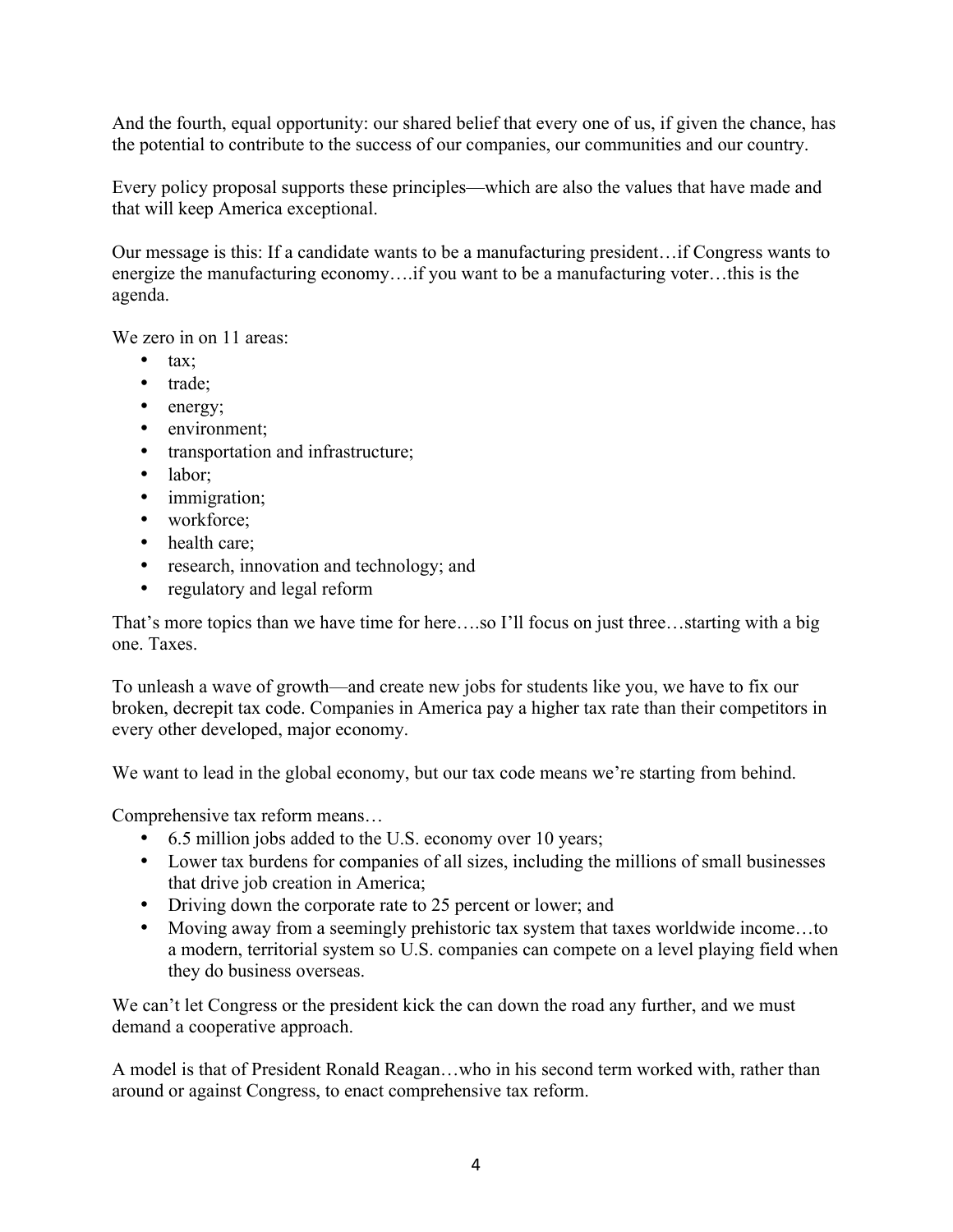But we can't stop with taxes. Our regulatory and legal systems are also broken. In fact, our legal system is more than twice as expensive as major competitors such as Japan, France and Canada. And the total cost of federal regulation exceeds \$2 trillion each year and is on the rise.

Manufacturers bear a disproportionate share of that burden. Regulatory compliance costs for small manufacturers with fewer than 50 employees total almost \$35,000 per employee per year—more than three times the cost for the average U.S. company.

That's money that could be spent on paychecks or new hires. So what do we do about it?

Well, we could follow South Carolina's lead. Governor Haley has done a lot to simplify regulation. She brought in the job creators who understand these burdens firsthand, and they reviewed some 3,000 state regulations and recommended improvements.

This wasn't just a feel-good excercise. Their ideas are now the basis for executive and legislative remedies—and they're working.

There's a reason more South Carolinians have jobs today. There's a reason more than 26,000 new manufacturing jobs have been announced, and the state continues to recruit more jobs. There's a reason why Boeing and others are investing billions of dollars here to create state-ofthe-art facilities. We can find solutions to drive growth, if only we find the will first.

We also need to use that will to strengthen our workforce.

Over the next decade, we will need to fill an estimated 3.4 million manufacturing jobs. But 2 million of those positions will likely remain empty because there's a shortage of workers with the right skills—often high-tech skills.

It's what we call the "skills gap." It affects all of us in lost innovation and productivity.

It also represents a missed opportunity. The average manufacturing worker earns over \$79,000 annually  $-$  \$15,000 more than the national average.

So why aren't more students preparing for manufacturing careers? Part of the problem is that only 37 percent of parents encourage their kids to do so. And only 18 percent of people see it as a top career choice.

One way that perception will change is by updating and invigorating our training programs. We should make it easier for students to earn industry-recognized credentials in schools…to acquire the skills the real world demands. Trident Tech is doing this. You're leading the way. Others need to learn from you.

Our Manufacturing Institute is focused on this challenge. Executive Director Jennifer McNelly is here with us today, and she works every day to tackle these challenges—changing perceptions and equipping students.